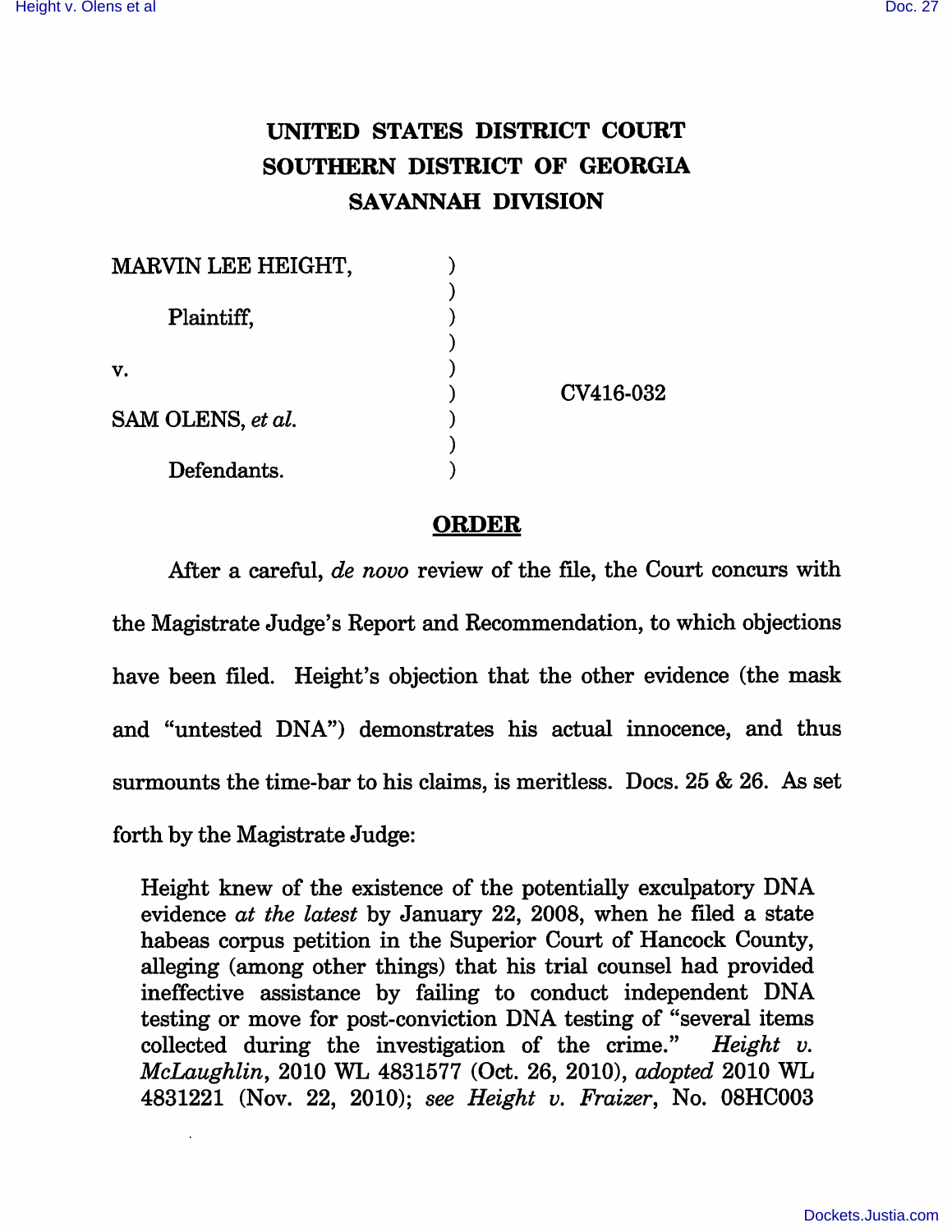(Hancock Super. Ct. Feb. 12, 2009) (denying habeas petition on the merits). Height did not file his § 1983 action until January 23, 2016 ~ almost exactly 8 years later to the day. See doc. 1 (signature-filed). Georgia's statute of limitations is two years. Thigpen v. Bibb County, Ga., Sheriff's Dep't, 223 F.3d 1231, 1243  $(11th)$  Cir. 2000); O.C.G.A. § 9-3-33.<sup>2</sup> Plaintiff's claim is timebarred.<sup>3</sup>

FN2. "Federal courts apply their forum state's statute of limitations for personal injury actions to actions brought pursuant to 42 U.S.C. § 1983." Uboh v, Reno, 141 F.3d 1000, 1002 (11th Cir. 1998). Federal law, however, determines when the statute of limitations begins to run. Rozar  $v$ . Mullis, 85 F.3d 556, 561 (11th Cir. 1996). Generally, "the statute of limitations does not begin to run until the facts which would support a cause of action are apparent or should be apparent to a person with a reasonably prudent regard for his rights." Id. at 561-62 (internal marks omitted).

FN3. The "continuing violation" doctrine does not save Height's untimely complaint, though he remains incarcerated despite the alleged existence of exculpatory evidence. "The critical distinction in the continuing violation analysis ... is whether the plaintiffl ] complain[s] of the present consequence of a one time violation, which does not extend the limitations period, or the continuation of that violation into the present, which does." Knight v. Columbus, Ga., 19 F.3d 579, 580-81 (11th Cir. 1994) (internal marks omitted). Here, the defendants' alleged act (conspiring together to suppress and/or refuse to analyze DNA evidence that "could" have exonerated plaintiff) was a one-time act with continued consequences, and the limitations period is thus not extended.

Doc. 19 at 4-5. Height's "actual innocence" argument doesn't change the

trigger-date for the statute of limitations - he's known about this claim

since 2008 and failed to come to this court until 2016. He's time-barred.